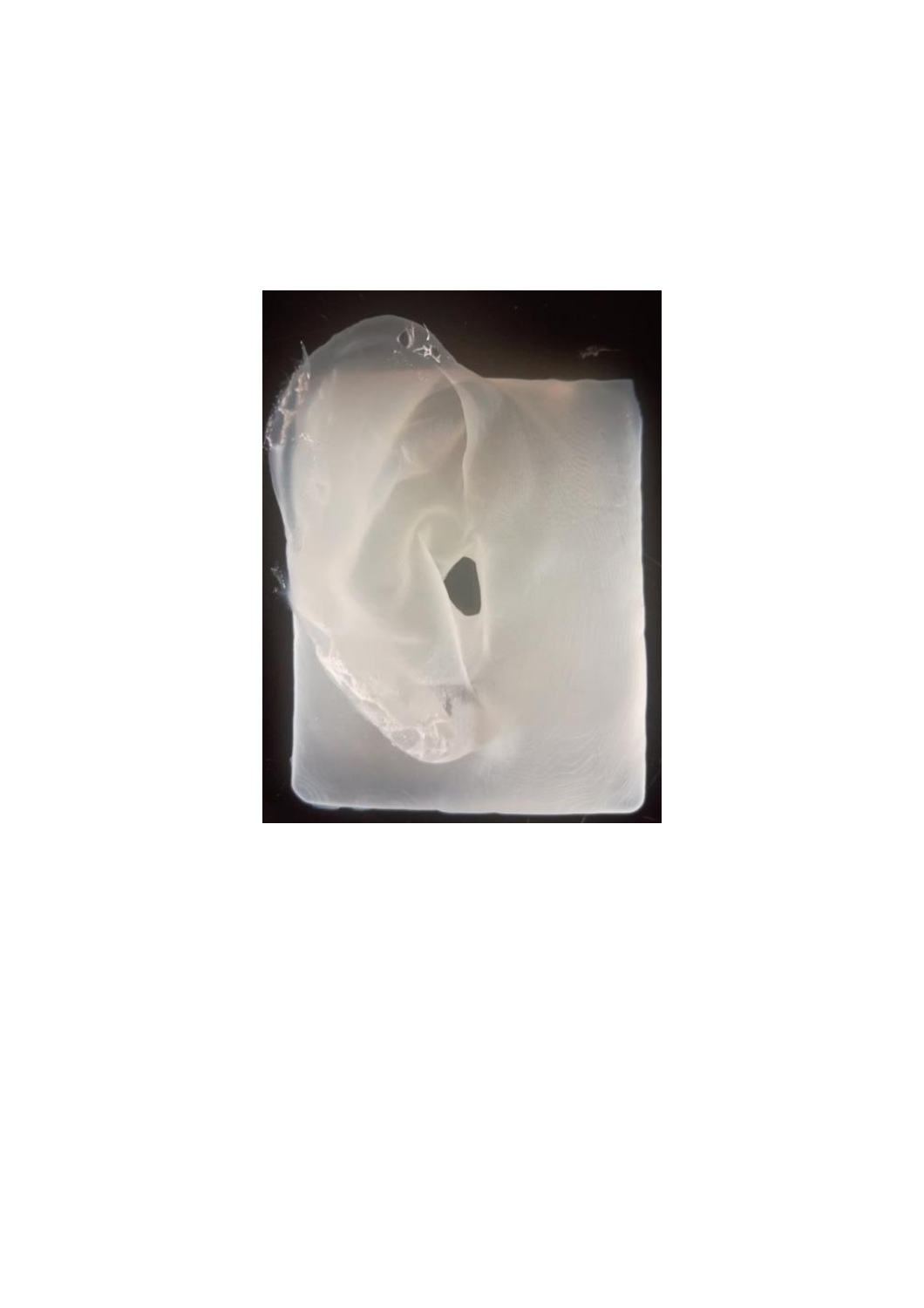

CHRONICLES of an ART & SCIENCE COLLABORATION 13 SEPTEMBER 2020 LIVE SESSION 19:00-19:45 (CET)

Curation and exhibition catalog *Lily Díaz-Kommonen*

> There are two major sections in the virtual garden exhibition. In the Video section visitors can watch a 14-minute video documentary with narratives about the lives, practices and aspirations of the three scientists who worked with us during the project. Selected images of works are exhibited in the Photography section.

Works in photography are organized into three categories: Art and design, Scientific photography and Places. In Art and design, we have included photographs depicting works that use bio-cellulose and/or nanocellulose. These items might be distinguished from one another according to preconceived aesthetic characteristics. Also, the notion of sustainability has been a key factor in how these objects have been created. A key question would be that one of whether we should continue to think of nature as a resource to be used and not as something that is an intrinsic and connected part of our lives.

Then there are the scientific photographs which include images produced by scientists as part of their laboratory practices. How is science made? What are the characteristics that make these images intrinsically, "of science"? These are puzzling issues to think and discuss. As one of the authors stated,

> [the work] "...is intended to provide new fabrication tools that expand the current morphological limits of nano-cellulosic materials. Thus, clarity and accuracy—fidelity of representation—are the fundamental characteristics. Good aesthetics are an important part as well, but are never self-sufficient." (Luiz Greca)

Lastly, there are photographs of places that one could regard as connective tissue. In these places, participants interviewed in our video have spent significant time of their lives. Their function is to portray the diversity in a knowledge community providing a glimpse of nature's beauty.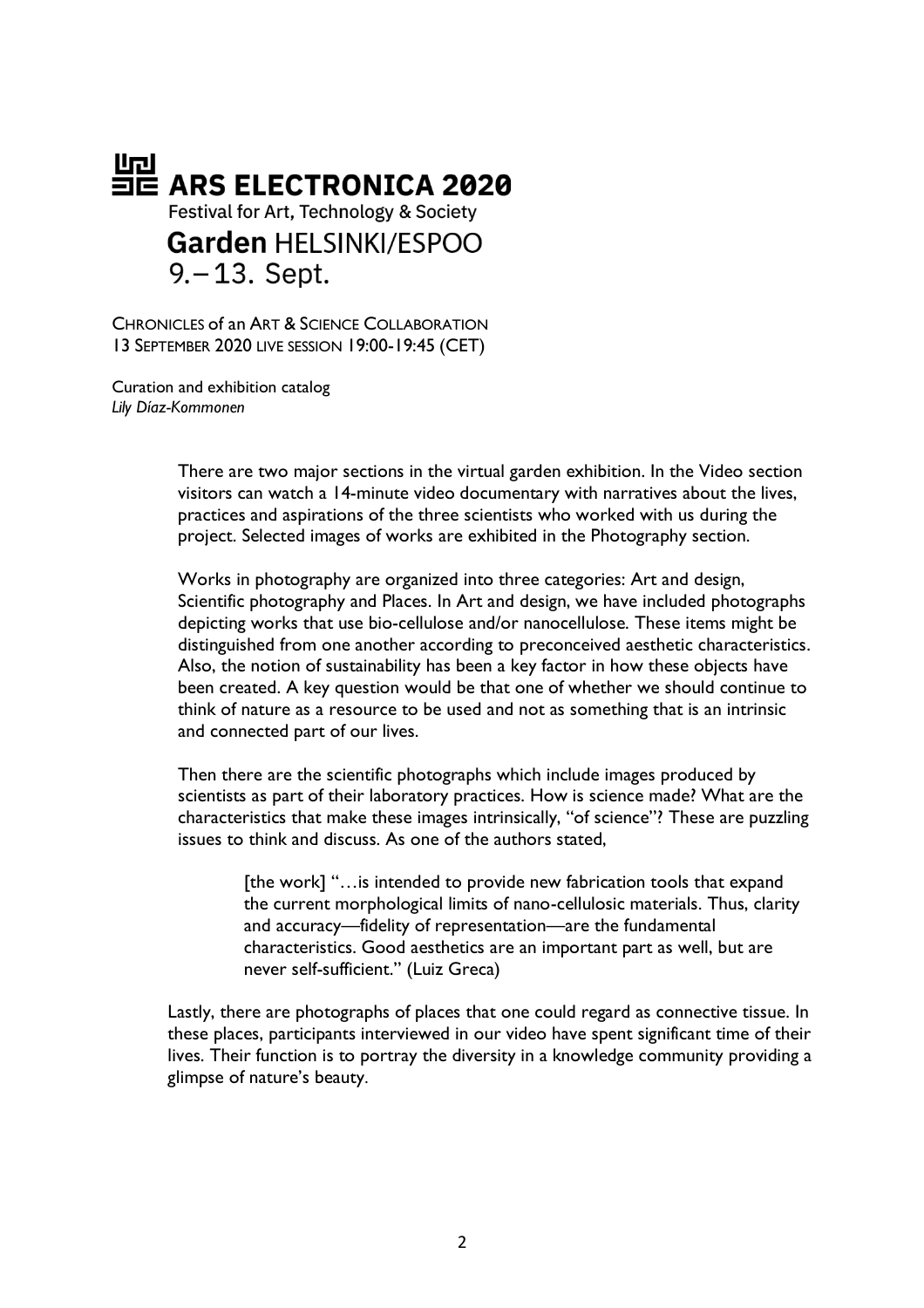

View 1: Inside the virtual garden gallery.



View 2: The video screening room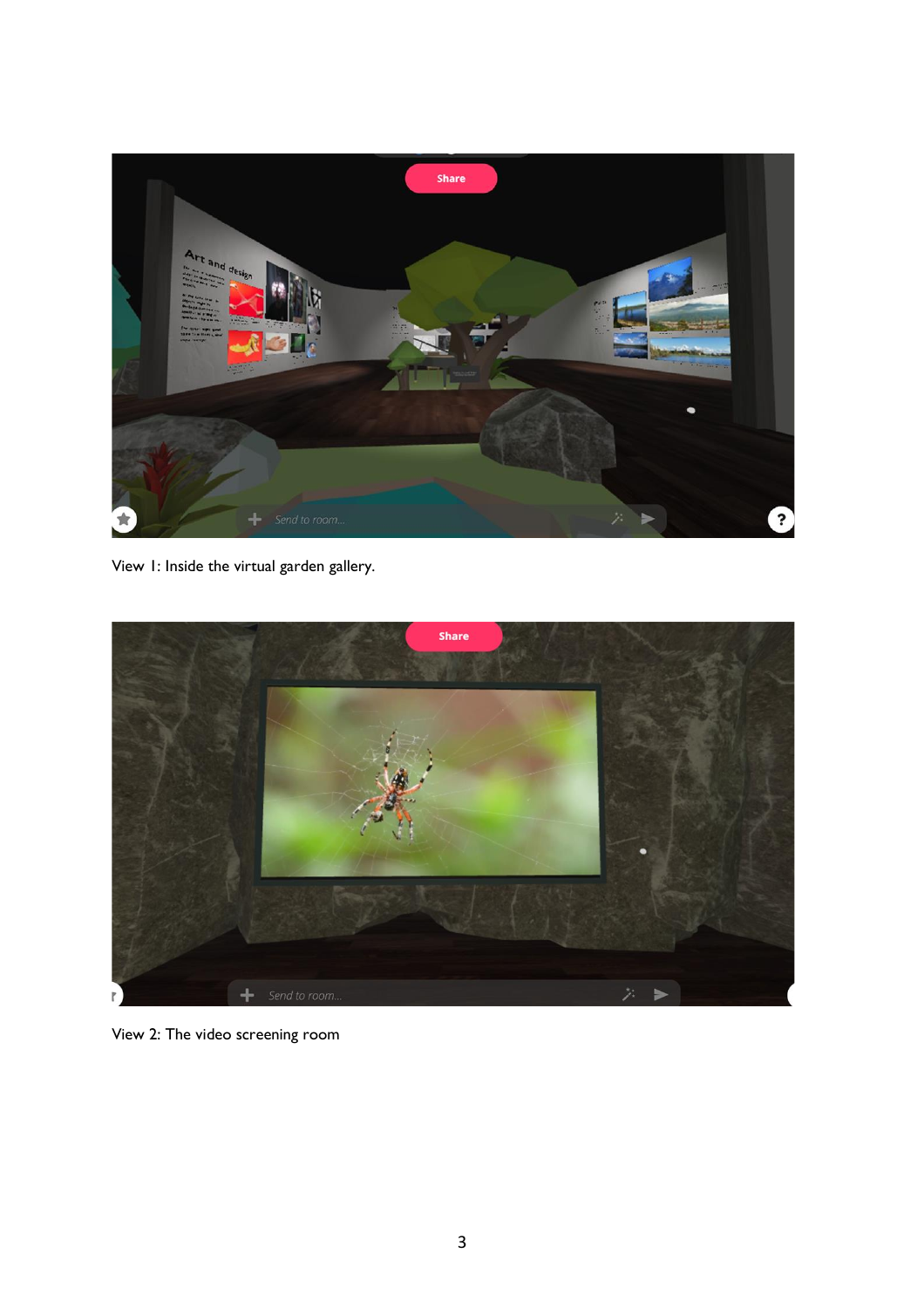# ART AND DESIGN

- 1. Bioslime, (Hands Stretching Materials) by Chiao-wen Hsu and Chen Yu. Photograph by Eeva Suorlahti, CHEMARTS 2019.
- 2. Self-assembly, 3D printed PLA coated with micro fibrillar cellulose by Megan Mcgynn. photograph by Eeva Suorlahti, CHEMARTS 2019.
- 3. Blindphones, Bio-based sonic head-mounted display by Andrea Mancianti, Media Lab, Aalto University. Image credit, Vog photo, 2018.
- 4. Bio Iridescent Sequin by Elissa Brunato, 2019. In collaboration with RISE Research Institutes of Sweden. Image credit, Elissa Brunato.
- 5. Nata de coco, Wikipedia, photograph by Midori, 2008.
- 6. Wound dressing by BiCMaT research group, Aalto University, 2018.
- 7. Transparent wood in Sarah Wild "Transparent wood the building material of the future?", *HORIZON – The EU Research and Innovation Magazine*, 26 November 2019, image credit - WILEY‐VCH Verlag GmbH & Co. KGaA, Weinheim. Image licensed under CC BY-NC-ND 4.0.
- 8. Pile of fabrics dyed with natural dyes by Aleksandra Hellberg and Jenny Hytonen, photograph by Eeva Suorlahti, CHEMARTS 2019.
- 9. Naturally Dramatic project hosted by BiCMat research group and sponsored by Aalto Materials Platform. Photograph by Eren Öztekin, 2020.

### SCIENTIFIC PHOTOGRAPHY

- 10. Mold for growing the 3D bacterial nano-cellulose, close-up photography by Luiz Greca, 2018.
- 11. 3D-grown bacterial nano-cellulose, macro-photography by Luiz Greca, 2018.
- 12. 3D-grown bacterial nano-cellulose, close-up photography by Luiz Greca, 2018.
- 13. 3D-grown bacterial nano-cellulose, macro photography by Luiz Greca, 2018.
- 14. 3D-grown bacterial nano-cellulose, macro photography by Luiz Greca, 2018.
- 15. 3D-grown bacterial nano-cellulose, close-up photography by Luiz Greca, 2020.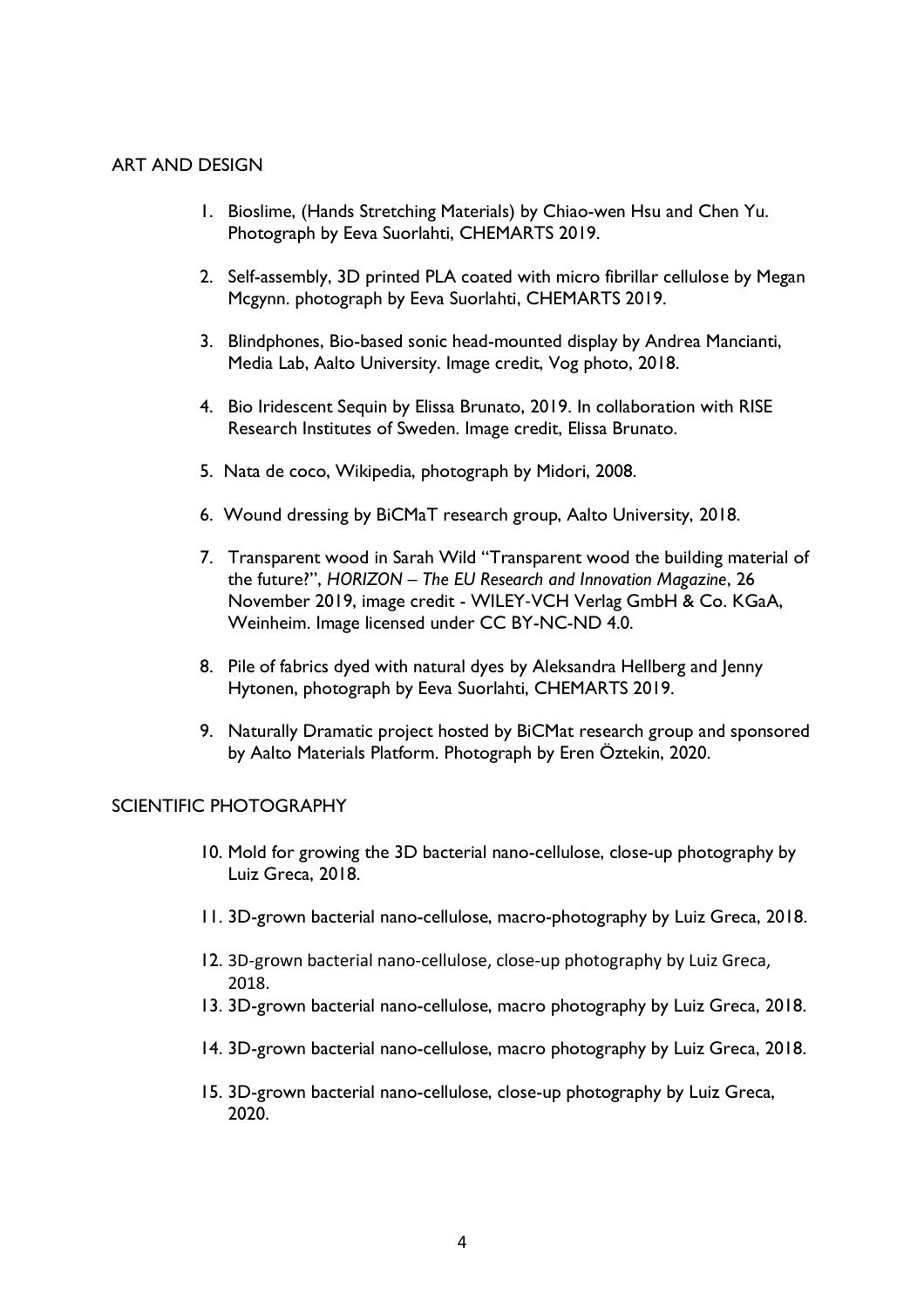- 16. 3D-grown bacterial nano-cellulose, electron microscopy by Luiz Greca, 2020.
- 17. Bacterial nano-cellulose, macro photography by Janika Lehtonen, 2017.

For more information see article, Luiz G. Greca, Janika Lehtonen, Blaise Tardy, Jiaqi Guo and Orlando J. Rojas, "Biofabrication of multifunctional nanocellulosic 3D structures: a facile and customizable route", in Mater. Horiz., 2018,5, 408-415. https://pubs.rsc.org/en/content/articlelanding/2018/MH/C7MH01139C#!divAbstract)

#### IMAGES OF PLACES

- 18. Ciudad de Mérida, Wikipedia, by MarcocramVnz, 2014. Licensed under CC-BY-SA-3.0 unported. https://commons.wikimedia.org/wiki/File:Ciudad\_de\_Merida,\_Venezuela.jpg
- 19. Panoramic view of Barigui Park in Curitiba (Parana) Brazil. Image by Mario Roberto Duran Ortiz, Wikipedia, 2015, Licensed under CC BY 4.0, https://en.wikipedia.org/wiki/Curitiba#/media/File:Barigui\_Panorama.JPG
- 20. Urho Kekkonen national park in northern Finland, photograph by Janika Lehtonen, 2019.
- 21. Pico Bolívar, by Wilfredor, Wikipedia, 2011. Licensed under CC-BY-SA-3.0 unported.

https://commons.wikimedia.org/wiki/File:Pico\_Bol%C3%ADvar.JPG

22. Lake Palojärvi, Kokemäki, Finland, 2018. Image by Joe K. licensed under CC BY SA 4.0. https://commons.wikimedia.org/wiki/File:Palojärvi, Kokemäki (001).jpg.

#### VIDEO

"Chronicle of an Arts and Science Collaboration", 14-minute mini-documentary realized by Lily Díaz-Kommonen (interviews, research and scriptwriting); Andrea Mancianti (sound realization) and Juan Duarte (video editing). In the video we use auto-ethnography methodology to enable the scientists to share aspects of their lives, work and hopes for the future with the audience.